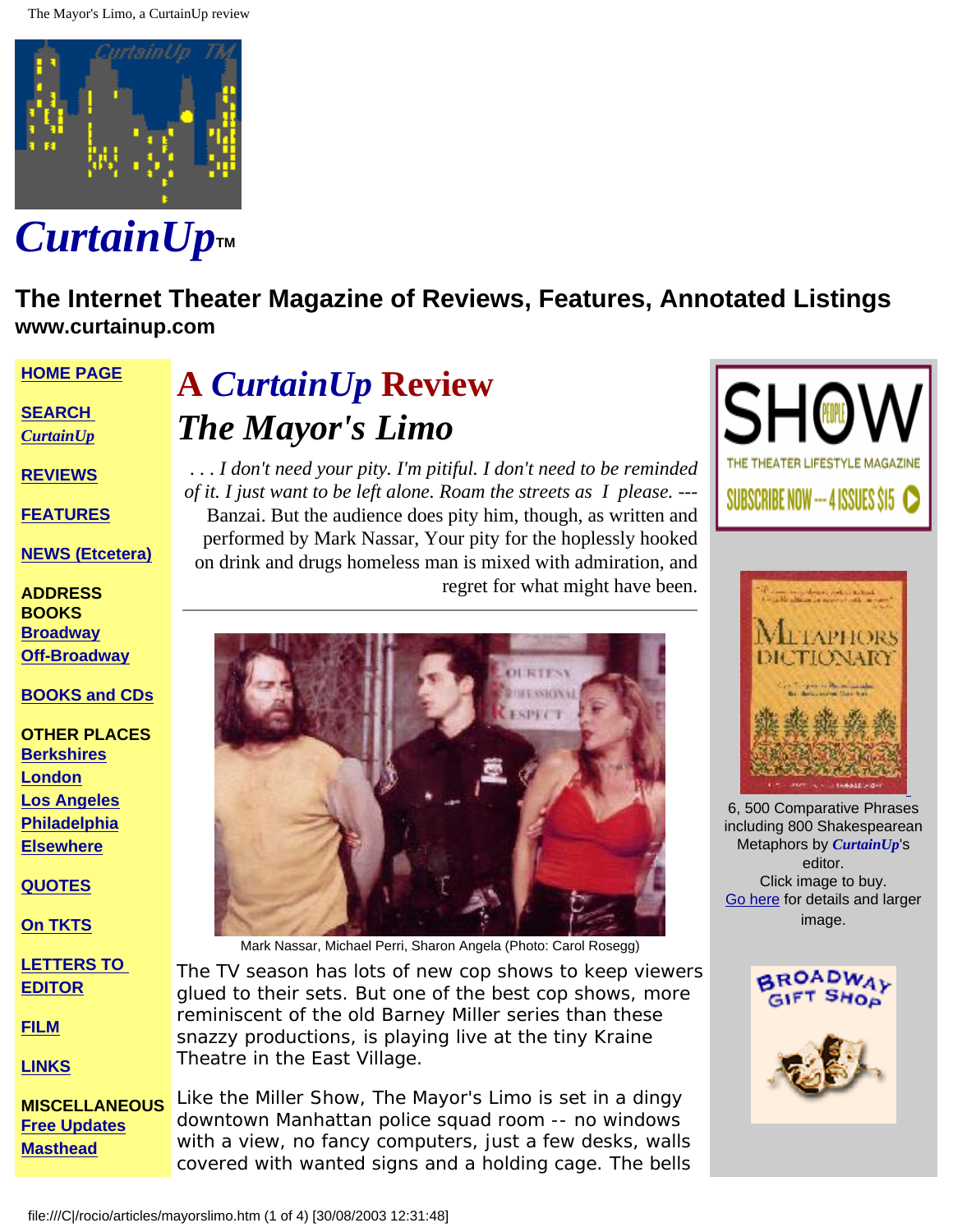**[NYC Weather](http://www.accuweather.com/weatherf/iwxpage_mainf_qx01?zipcode=11375&partner=accuweather)** and whistles of the tragi-comedy written by and starring Mark Nassar come from pungent, rat-tat-a-tat dialogue and the actors who portray the believable, sharply drawn characters.

> Nassar has written himself the showiest role, but his portrait of a man whose intelligence and wit still cling to him like the ragged clothes he wears is more searing than showy. And it never overshadows the ensemble.

The story plays out in a single afternoon, over the course of two and a half hours. The tensions and ambitions that prevail in the East Village police squad room are quickly set out Detective D'Amico (Patrick Michael Buckley on target as a not excessively honest motor-mouthed cop) and his partner Detective Owen Gleason (Robert Stevens, D'Amico's stick-to-the-rules work and sparring partner who's not adverse to a little off-duty fun) are pulled off their eagerly anticipated sting because their publicity-minded, bureaucratic boss, Captain Gould (Kevin Alexander), says the timing is wrong. To round out the squad room regulars, there's the cynical readyfor-retirement Detective Matty Kopac (played with tough likeability by James J. Hendricks) and Gilly an aptly surly Michael Perri), a rookie cop with a penchant for abusive behavior.

To add to the detectives' discontent with their deskbound state, they end up booking and investigating a homeless man arrested for urinating on the Mayor's limousine. This very conspicuous misdemeanor was actually inadvertent, but, as the media smells a *cause célèbre* and the homeless advocates see him as a tool to rouse public sympathy, he becomes the unwilling football in a political brouhaha. The man himself, is a wreck. His hands shake as if he were strapped to a vibrator instead of hand cuffed. His eyes are glazed from years of drinking and drugs. Though he will only identify himself as Banzai his crazed talk quickly hints at a smart, amazingly witty personality lurking within this wild social outcast (Ths is not a family show so the detectives' names for him are a lot more graphic!).

There's plenty here to warrant tagging this a comedy. The detectives' interaction with each other and with Banzai is filled with lots of laugh-out-loud savvy and often sarcastic observations (e.g. Matty disdainfully puts down the new crop of police recruits with "In the old days we'd beat you with a broom handle, but we wouldn't stick it up your ass").

For additional comic relief there's another unwanted prisoner, a hooker named Martel (Sharon Angela looking



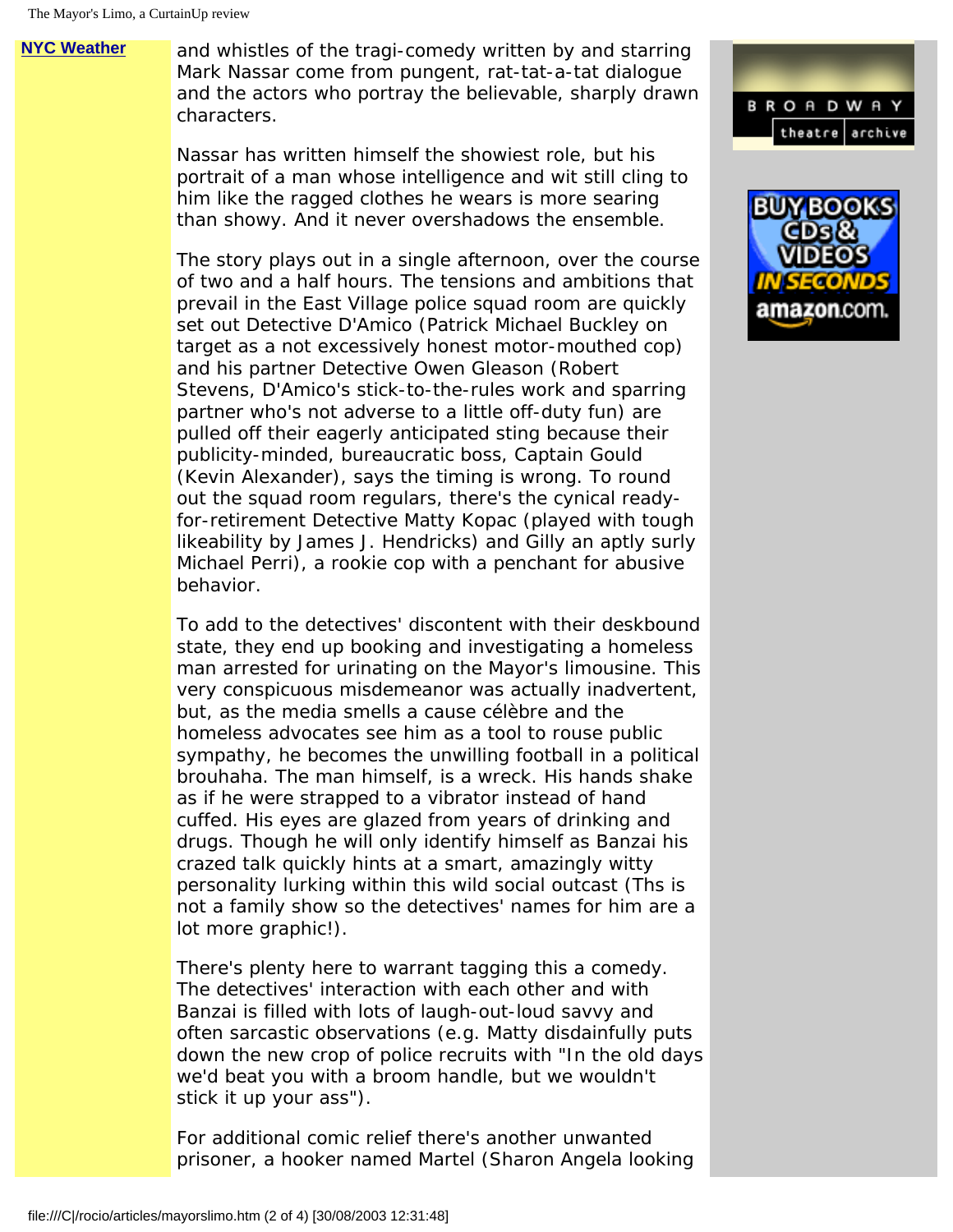and playing the part with enough pizzazz to lift it above its stereotypical roots). James Wormsworth makes a brief but telling appearance as the black legal representative of the Homeless protesters. He too is a homeless bum but he savvily recognizes that the public will more readily identifywith white, middle-class Banzai. For an extra touch of diversity, another small role, that of an aggressive *Village Voice* reporter (Rebecca Weitman) might have been played by a black or Asian actress. On the same note, a minor quibble: No matter what the ethnic identity, reporters use special half-width pads not steno pads.

The humor notwithstanding, this is a deeply tragic story and the jokes serve mainly to ease the pain of what Matty's detective work reveals about Banzai's past: he's a once gifted athlete who's been on the run since his family perished in a fire set by drug dealers whom he then assaulted. His unexpected captivity (literally and to the political game he's unleashed) and the talk about his Benny Lambo days drives this tortured man ever deeper into the abyss.

Santo Fazio's maintains a sure balance between the play's comedy and tragedy though he allows Ralph Barile's mood-setting in between scenes to go on too long. Tom Hooper's gritty set handily accommodates all the action, and Rocio Matosas does admirable double duty as lighting and costume designer.

Though there are moments in the second act when the convergence of Matty's difficulties with his son and Banzai's problems veer dangerously towards sit-com contrivance, *The Mayor's Limo* is a well-written play that has something to say and, with the help of a solid cast, says it well. Mr. Nassar, who is best known for his involvement with plotless but extremely popular interactive comedies like *Tony and Tina's Wedding* and *Birdy's Bachelorette Pary* proves himself an actor and playwright of substance.